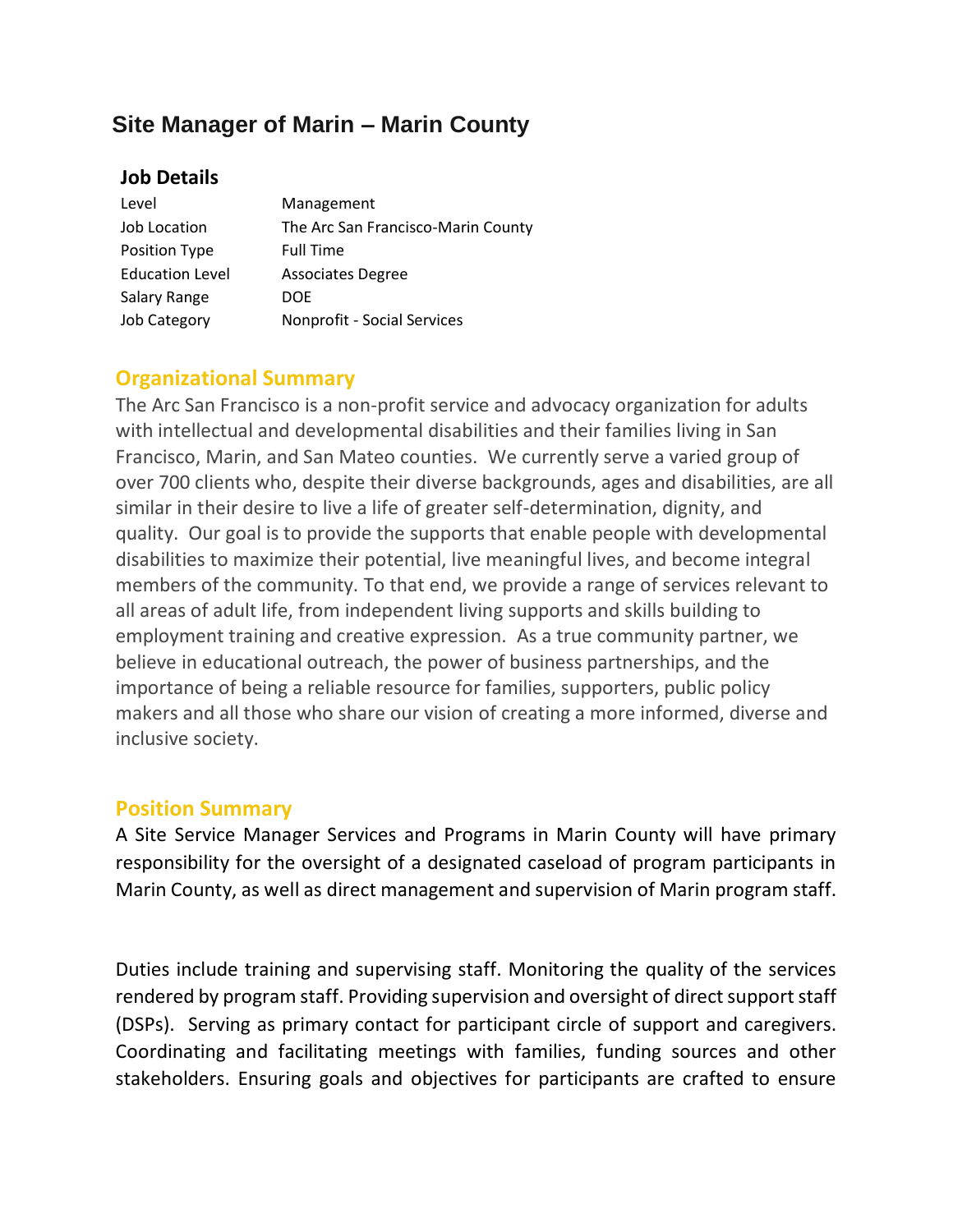participants are on a trajectory toward personal success and growth using Person-Centered Thinking tools.

## **Essential Duties and Responsibilities**

- Supervise, train, and manage up to ten Direct Service Professionals.
- Ensure Program staff are completing daily/weekly/monthly tasks not limited to data entry, goal/services tracking, overall case management for all participants.
- Ensure all monthly reporting requirements to funding agencies, partners, and stakeholders are completed accurately and on time.
- Support Education/Employment/Enrichment and other program staff in developing appropriate, meaningful goals for Individual Service Plans (ISPs). Conduct annual review for supervised education staff.
- Coordinate and facilitate annual ISP meetings as needed.
- Key lead responsibility in managing facilities operations of Marin satellite office. Ensure work orders, office supplies, program materials are stocked up and maintained.
- Be main point of contact in coordinating work orders and repairs as necessary. Ensure Associate Director and Senior Director are kept abreast and involved in facilities repairs and upgrades.
- Maintain working relationship with Marin satellite facility landlord, and other related vendors and contractors.
- Responsible for maintaining vehicle fleet (2 vans) for Marin Programs. Ensure vehicles are in working, insurance documentation is updated, and log sheet of vehicle usage is maintained.
- Coordinate with Operations Coordinator and Administration team on facilities, and vehicle fleet needs.
- Ensure all participant data and information is maintained, updated and secured on organizational CRM as well as any and all funder databases.
- Ensure case load assignments are accurate at all times and updated on a regular basis
- Be a point of contact for Case Managers, family members and other stakeholders.
- Participate in community relations and ambassadorship activities as needed.
- Participate in mandatory and relevant meetings at The Arc and pertinent agencies